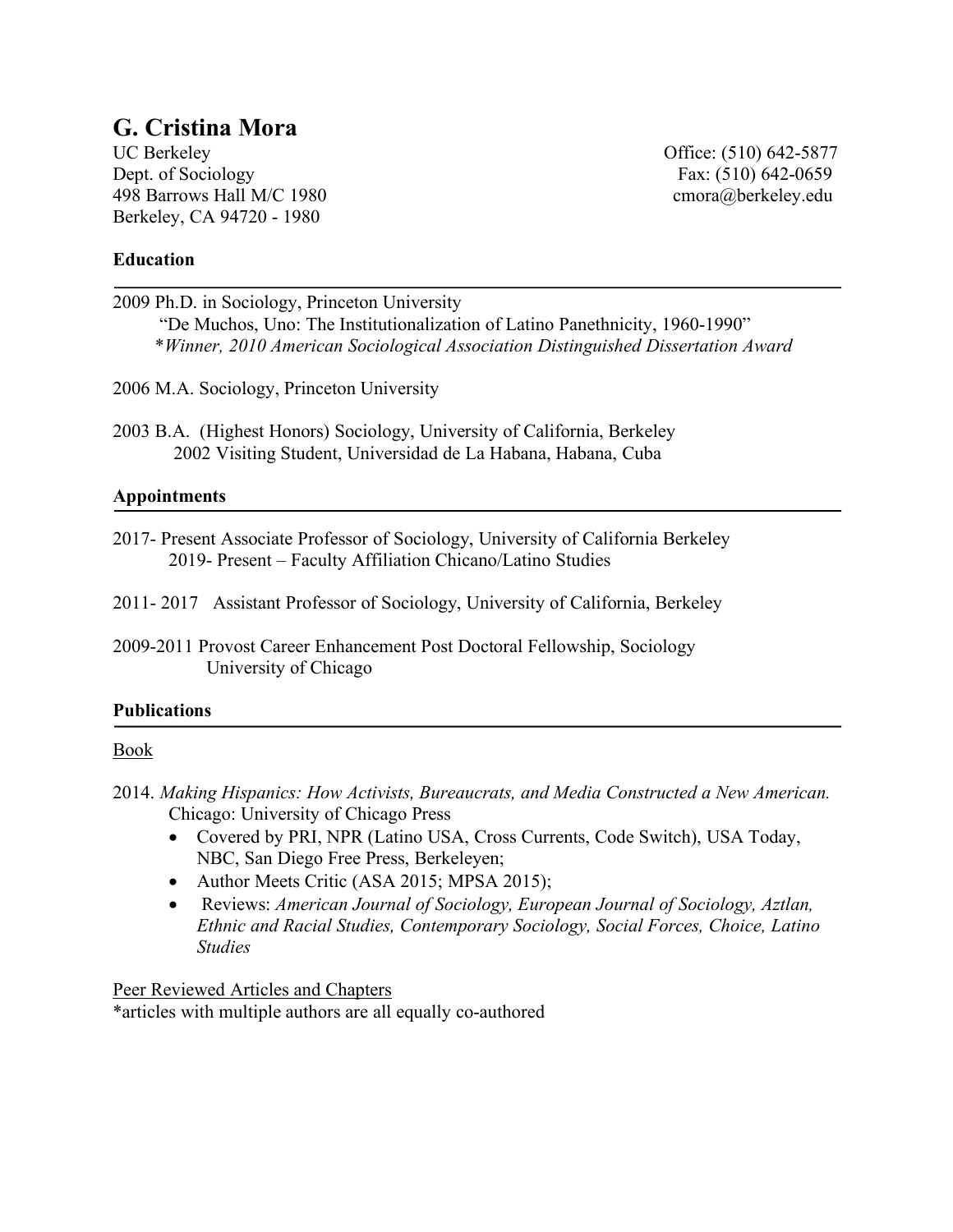- 2021. "Has Pandemic Threat Stoked Xenophobia? How COVID-19 Influences California Voter's Attitudes Towards Immigration and Diversity" *Sociological Forum* (w. C. Daniels, P. DiMaggio, and H. Shepherd)
- 2021*.* "Who Calls Themselves Latinx? The Generational Politics of Ethnoracial Labels" *Social Forces (*w. R. Perez and N. Vargas)
- 2021*. "*Race and Ideology in a Pandemic: White Privilege and Patterns of Risk Perception During COVID-19" *Social Problems*. (w. S. Gleeson and N. Vargas)
- 2021. "Mostly Rich White Men, Nothing in Common;' Latino Views on Political (Under)Representation in the Trump Era" *American Behavioral Scientist* (w. J. Dowling and M. Rodriguez-Muniz)
- 2020. "Pandemic Politics: Political Worldviews and Covid-19 Beliefs and Practices in an Unsettled Time." *Socius.* (w. H. Shepherd and N. MacKendrick).
- 2020. "Latinx Politics and the Census in the Trump Era." In *Trumpism and Its Discontents.* Ed. Osagie Obasogie. Berkeley: Institute of Governmental Studies
- 2020. *"*Postcolonialism, Panethnicity, and Racial Political Fields: Comparing Early Asian American and Hispanic Movements" *Sociology of Race and Ethnicity* (w D. Okamoto)
- 2020*. "*Racial Resentment as a Logic for Anti-Immigrant Sentiment: Evidence from California" *Sociological Forum* (w. T. Paschel)
- 2020. "Boundary Articulation and Category Expansion: A Comparison of Asian and Hispanic Panethnicity 1965-1980" *Social Problems* (w. D. Okamoto)
- 2020*.* "Latinx Politics and the Census" in *Oxford Handbook on Latinx Studies* ed. Geraldo Cadava. Oxford: Oxford University Press.
- 2019. "Race and Cultural Markets" in *Oxford Handbook of Consumption* ed. Frederick Wherry and Ian Woodard Oxford: Oxford University Press
- 2018*.* "Local Context, Networks and Organizational Autonomy: Latino Civic Life in Madrid and Barcelona Compared" *Journal of Ethnic and Migration Studies.*
- 2017*.* "Political Parties, Immigration, and Panethnic Mobilization: Latino Coalitions in Barcelona" *Du Bois Review*
- 2017*.* "Different Contexts or Different Patterns? An Assessment of Latina Immigrant Fertility Trends in the US and Spain" (w. J Fernandez and M.Torre) *International Migration*
- 2017. "Latinos, Race, and the American Future" *New Labor Forum* (w. Michael Rodriguez Muniz) V. 26:2 40-4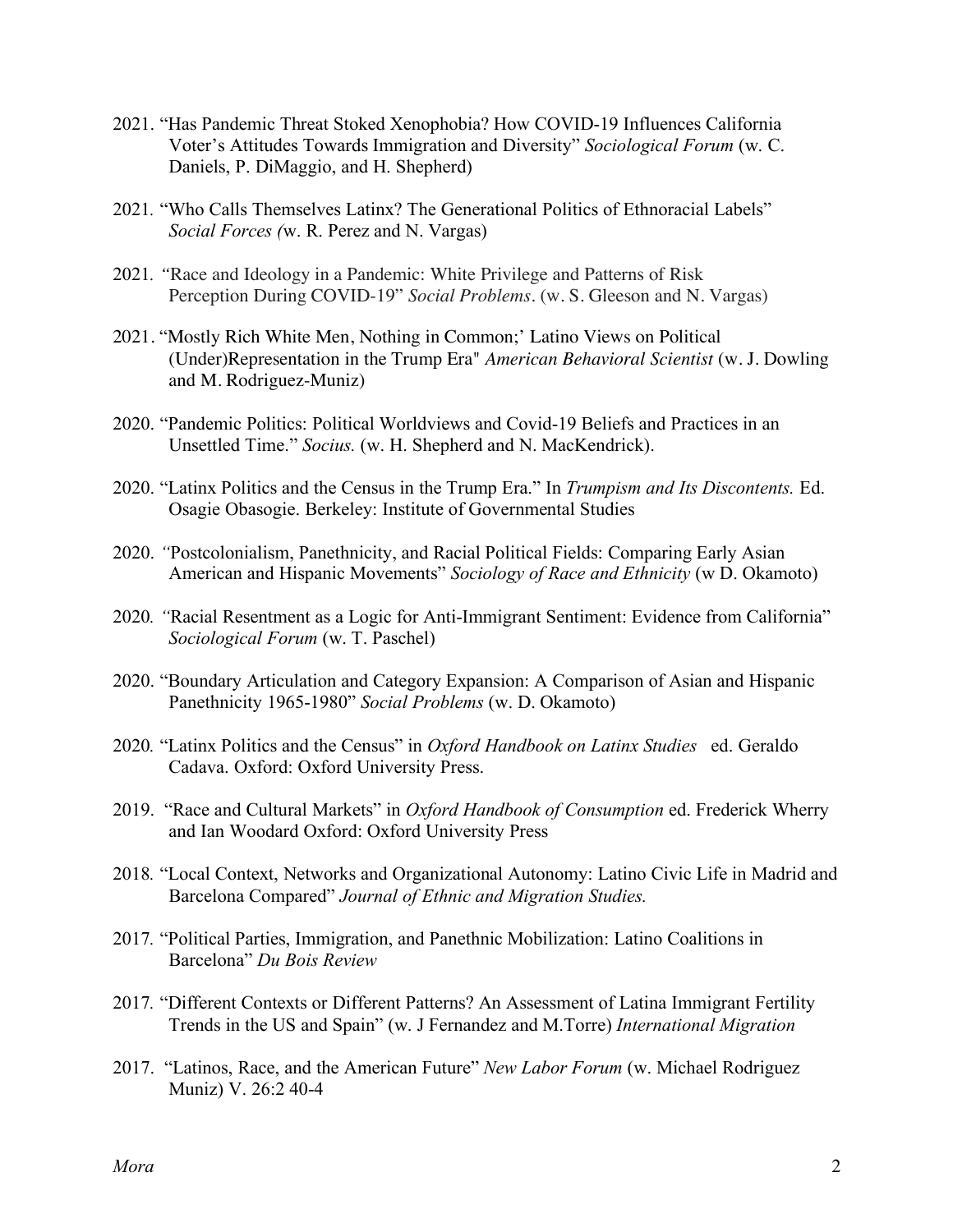- 2014. "Panethnicity" *Annual Review of Sociology* 40: 219-39 (with D. Okamoto).
- 2014. "Cross Field Effects and Ethnic Classification: the Institutionalization of Hispanic Panethnicity" *American Sociological Review* 79:2 183-210 *\* Lead Article ; Winner 2015 Best Article Award – Latino Sociology Section (ASA); Honorable Mention Richard Scott Award – Organizations Section (ASA)*
- 2013*. "*Religion and the Organizational Context of Immigrant Civic Participation; Mexican Catholicism in the USA" *Ethnic and Racial Studies.* 36:11 1647-65 *\* Lead Article*
- 2012 "It's a Calling to Get Involved: The Catholic Charismatic Movement and Civic Engagement Among Mexican Immigrants" pp.115-33 in *Bendicion Politics*: *Latino Religion and Political Participation* ed. Carlos Vargas and Anthony Stevens-Arroyo, Prager Press.
- 2011 "Regulating Immigrant Media and Instituting Boundaries: the FCC and Spanish Language Television 1960-1990" *Latino Studies* v. 9(2/3):242-62
- 2008. "Marketing the 'Health and Wealth Gospel' Across National Borders: Evidence from Brazil and the United States" *Poetics* 36:5-6 p.404-20

Invited Essays/Reports/ Reviews

- 2019. Anti Blackness and Anti Immigrant Resentment in California. (w. Tianna Paschel) published by Hass Institute for a Fair and Inclusive Society – November
- 2020. "Race and the Tax-Confidence Gap in California" (w. Tianna Paschel and Joshual Clark) published by the Othering and Belonging Institute – May
- 2020*.* Review of *America Classifies the Immigrants* by Joel Perlman Comparative Sociology
- 2019. "Maria Echavestre" in *Latinos in the American Political System: An Encyclopedia of Latinos as Voters, Candidates, and Office Holders* London: Oxford University Press
- 2019*.* "Univision" in *Latinos in the American Political System: An Encyclopedia of Latinos as Voters, Candidates, and Office Holders* London: Oxford University Press
- 2017. Mora, G. Cristina. "Facts, Fictions, and Feelings about Immigration in the Trump Era" *Global Dialogues*
- 2017. Bloemraad, Irene and G. Cristina Mora "Facts, Fictions, and Feelings about Immigration in the Trump Era" *Berkeley Sociology Magazine*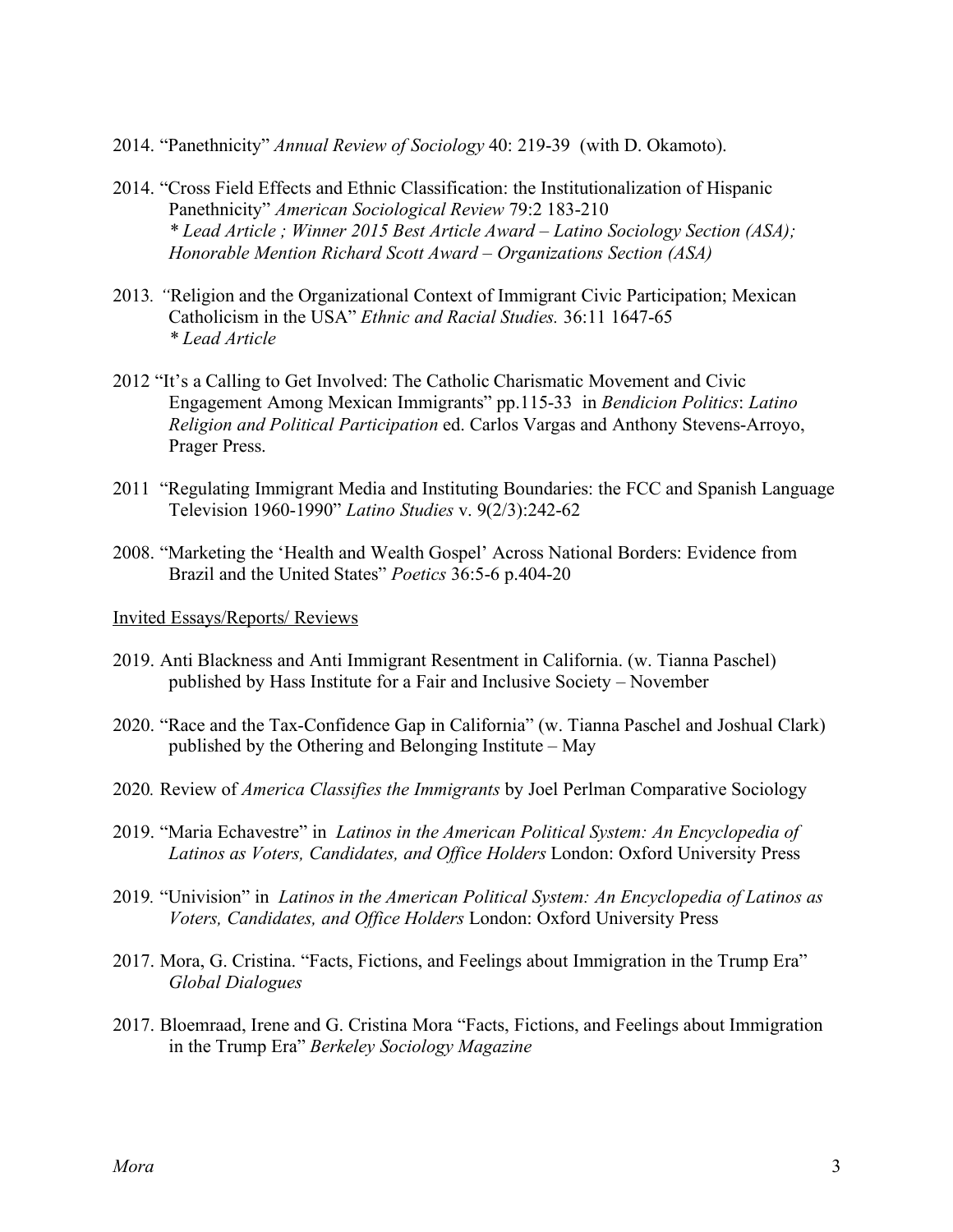- 2017. Review of *Changes in Censuses from Imperialist to Welfare States* by Emigh, Riley and Ahmed in *Trajectories*
- 2017. Review of *The Latinos of Asia* by A. Ocampo *American Journal of Sociology*
- 2016. "Statistical Directive 15" in *Oxford Encyclopedia of Latinos and Latinas*
- 2014. Review of *Ethnic Boundary Making* by A. Wimmer *Anthropos*
- 2013. Review of *What is Your Race?* by K. Prewitt. *American Journal of Sociology*
- 2013. Review of *The Trouble with Unity* by C. Beltran *Latino Studies*
- 2012. "Hispanic Panethnicity" *Berkeley Review of Latin American Studies* April 2012 14-20
- 2012. "Latinos and the Census" Section Newsletter for Latino Sociology Section of the American Sociological Society. Fall
- 2008 "Los Medios de Comunicación Latinos y su Impacto en la Política de Inmigración en Europa y Estados Unidos" *Asuntos del Sur* (Spain) April 2:1 (with O. Prieto)
- 2008 "Latino Immigrant Educational Success: A Response to the No Margin for Error Report" *Annals of the American Academy of Political and Social Sciences* 620

## **Academic Fellowships/Grants/Awards**

- 2022. Chancellors Award for Advancing Equity and Inclusion
- 2021. Presidential Award Russell Sage Foundation *Race and Trust in Government* (w. J Dowling and M. Rodriguez-Muniz)
- 2020. Graduate Mentoring Award, Academic Senate, UC Berkeley
- 2020. Service Recognition Award, Alianza and CLSD, UC Berkley
- 2018. Presidential Award Russell Sage Foundation- *California Colorlines* (w. T Paschel)
- 2018. Early Career Award, Section on Racial and Ethnic Minorities, SREM (August)
- 2015. Prytanean Faculty Award, UC Berkeley
- 2014. Institute for the Study of Society Issues, Faculty Seed Grant
- 2014 UC Berkeley Hellman Junior Faculty Grant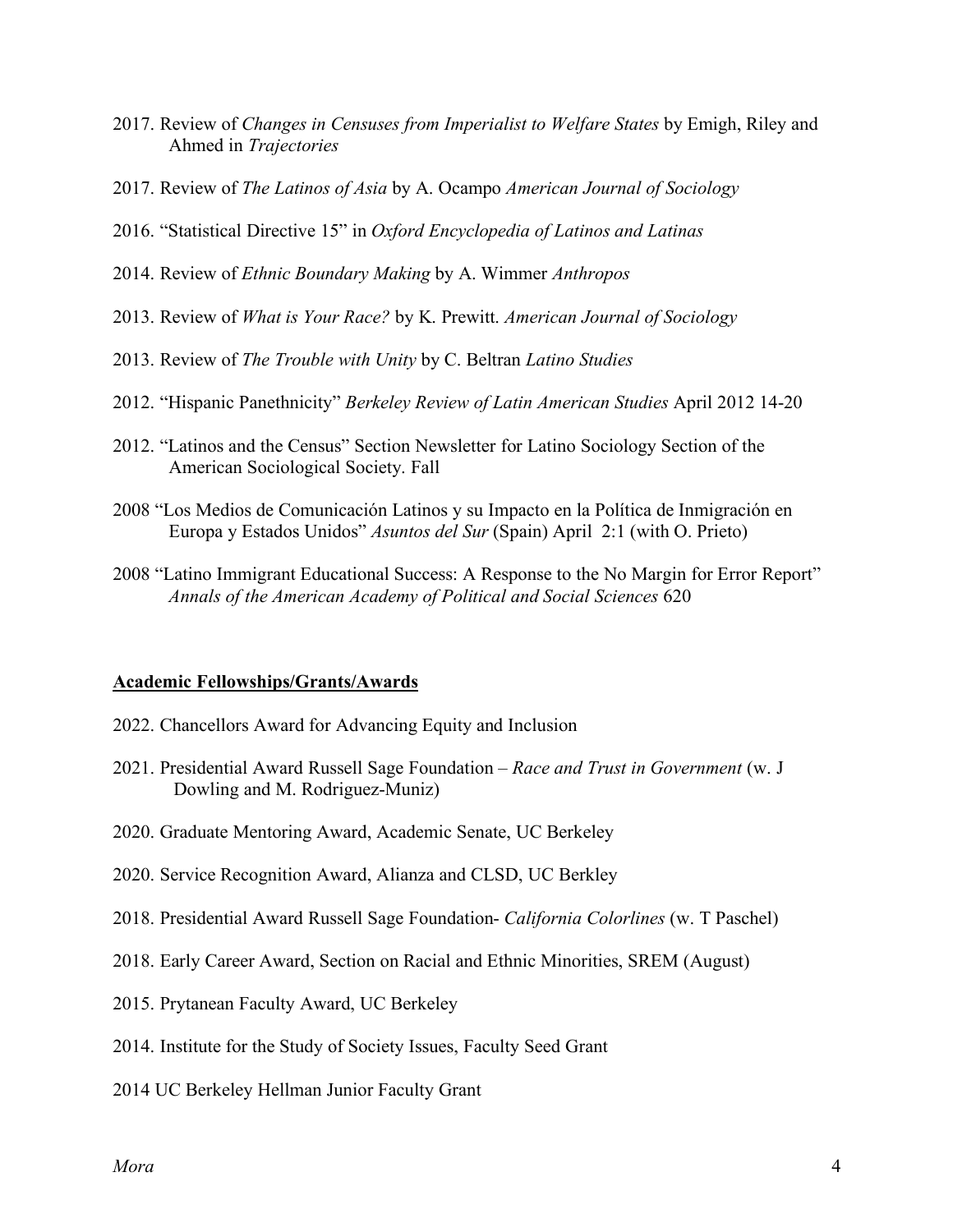2013 UC Berkeley Institute for International Studies, Junior Fellowship

2012 UC Center for New Racial Studies, Faculty Seed Grant

2012 UC Berkeley Institute for International Studies, Conference Mini-Grant Award

2010 Andres Torres Paper Award, Mauricio Gaston Latino Studies Institute

2010 Distinguished Dissertation Award, American Sociological Association

2008 Center for the Study of Human Values, Graduate Fellowship, Princeton University

2007 Center for Arts and Cultural Policy Studies, Research Grant, Princeton University

2007 Center for Migration and Development, Research Grant, Princeton University

2006 John H Templeton Foundation, Research Grant, Princeton University

2005 Center for the Study of Religion, Research Grant, Princeton University

2004 National Science Foundation Pre-Doctoral Fellowship, 3 years

2004 Clifford Clogg Fellowship, Interuniversity Consortium for Political and Social Research

2003 Ford Foundation Minority Pre-Doctoral Fellowship, 3 years

2003 President's Fellowship Princeton University Graduate School

#### **Professional Service**

- 2020- Present, Sociology of Race and Ethnicity, Editorial Board
- 2020- Present, Context, Editorial Board
- 2019 Latinx Faculty Association UC Berkeley (Co-Chair)
- 2019- Present, Institute of Governmental Studies, UC Berkeley (Co-Director)
- 2019-Present HSI Taskforce, UC Berkeley
- 2019 Present Latinx Cluster Hire Executive Committee, UC Berkeley
- 2018- Present Ronald E. McNair Scholar Program, UC Berkeley (Fac. Board)